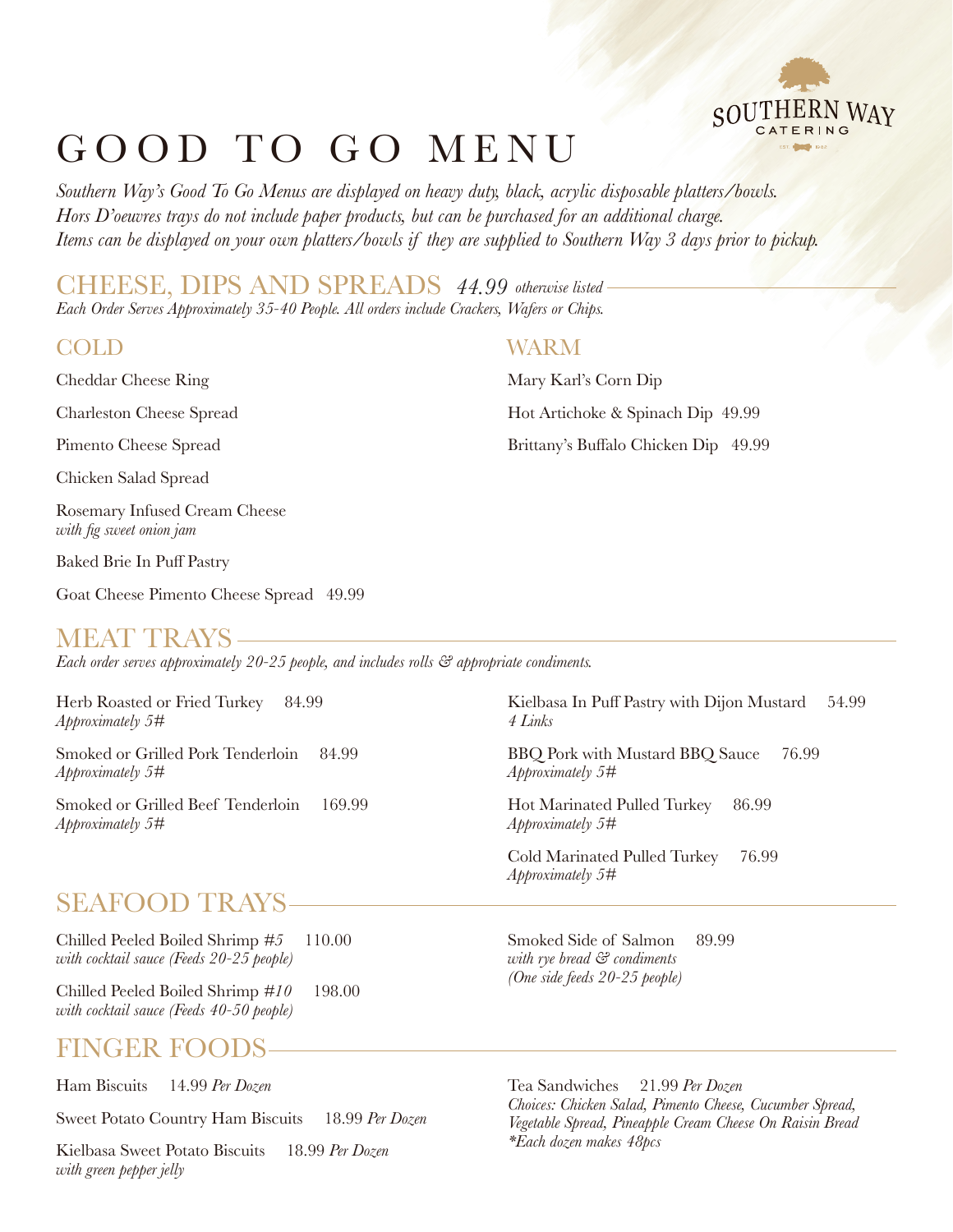

# BREAKFAST MENU

Ham Biscuits 14.99 *Per Dozen*

Sweet Potato Country Ham Biscuits 18.99 *Per Dozen*

Muffins By The Dozen 22.99 *Chocolate Chip, Banana Nut & Blueberry*

Danishes By The Dozen 22.99 *Cheese, Cherry & Apple*

Bacon 34.99 *1/2 Pan or 60 Pieces (feeds 20-25 people)*

# BOXED LUNCH MENU *23.99 Per Box*

*Boxed Lunches Include One Sandwich, One Side, a Homemade Pickle, a Chocolate Chip Cookie & Utensils Packet.*

Chicken Salad On Croissant *with lettuce & tomato*

Cuban On Sweet Honey Black Bread *with roasted pork loin, ham, swiss cheese & honey dijon*

Roasted Turkey Breast On French *baguette with bacon, swiss cheese, lettuce, tomato & green pepper jelly aioli*

Scrambled Eggs 39.99 *One Full Pan Feeds 20-25 people*

Fresh Fruit Bowl *Small (feeds 15-20) 49.99, Large (feeds 35-40) 69.99*

Hashbrown And Cheese Casserole *Half pan (feeds 8-10) 54.99, Full pan (feeds 20-25) 79.99*

Grits, Sausage, Egg & Cheese Casserole *Half pan (feeds 8-10) 54.99, Full pan (feeds 20-25) 79.99*

Choose One Side *Fruit & Berry Cup, Chips: Original, BBQ Or Salt & Vinegar, Caesar Pasta Salad, Kale Salad \*add a second side for 1.99*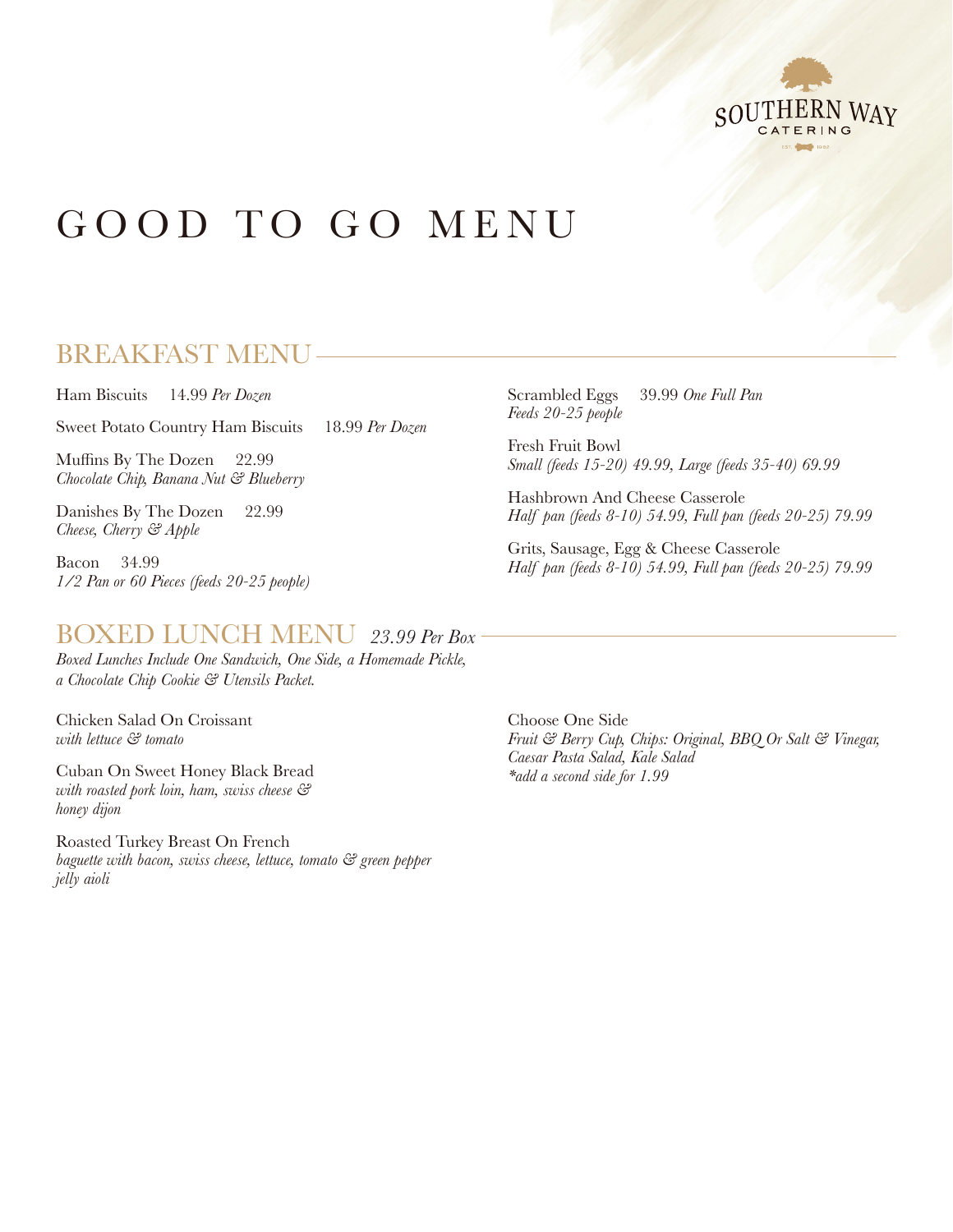

# MEAL MENU

*The Meals Include Dinner Plates, Dinner Napkins, Utensils, Rolls and Butter. Each full pan feeds 20-25 people.*

Grilled Chicken Breast 144.99 *with honey dijon glaze (1 full pan)*

Grilled Salmon Filets 233.99 *with teriyaki glaze (1 full pan)*

Sliced Beef Tenderloin 349.99 *with mushroom demi-glace (2 tenders)*

#### HOT SIDES *One Full Pan*

Creamed Corn 49.99 Mashed Potatoes 49.99 Grilled Asparagus 89.99 Hot Marinated Green Beans 49.99 Yellow Rice Pilaf 49.99 Macaroni & Cheese 69.99 Honey Glazed Heirloom Carrots 59.99

#### COLD SIDES *One Full Pan*

Fresh Fruit Bowl *Small 49.99, Large 69.99*

Fresh Vegetable & Relish Tray *with artichoke truffle dip Small 65.99, Large 85.99*

Fresh Asparagus Tray *Small 65.99, Large 85.99*

Caesar Pasta Salad 44.99 *1 Full Pan*

### BEVERAGE MENU

Coffee 13.99 *Per 96 oz*

Assorted Juices 13.99 *Per 64 oz Orange, Apple & Cranberry*

Short Ribs 349.99 *with mushroom demi-glace* Sautéed Shrimp And Kielbasa 159.99 Short Rib Bolognese 179.99 Blackened Chicken Alfredo Pasta 139.99

Grilled or Roasted Vegetables 69.99 Creamy Grits 49.99 Haricots Verts 49.99

Kale Salad 44.99 *1 Full Pan* Caesar Salad 44.99 Tossed Salad 44.99 Mixed Greens Berry Salad 49.99 Corn Salad 44.99 Twice Baked Potato Salad 44.99

Tea By The Gallon 7.99 s*weet or unsweet*

Lemonade By The Gallon 7.99